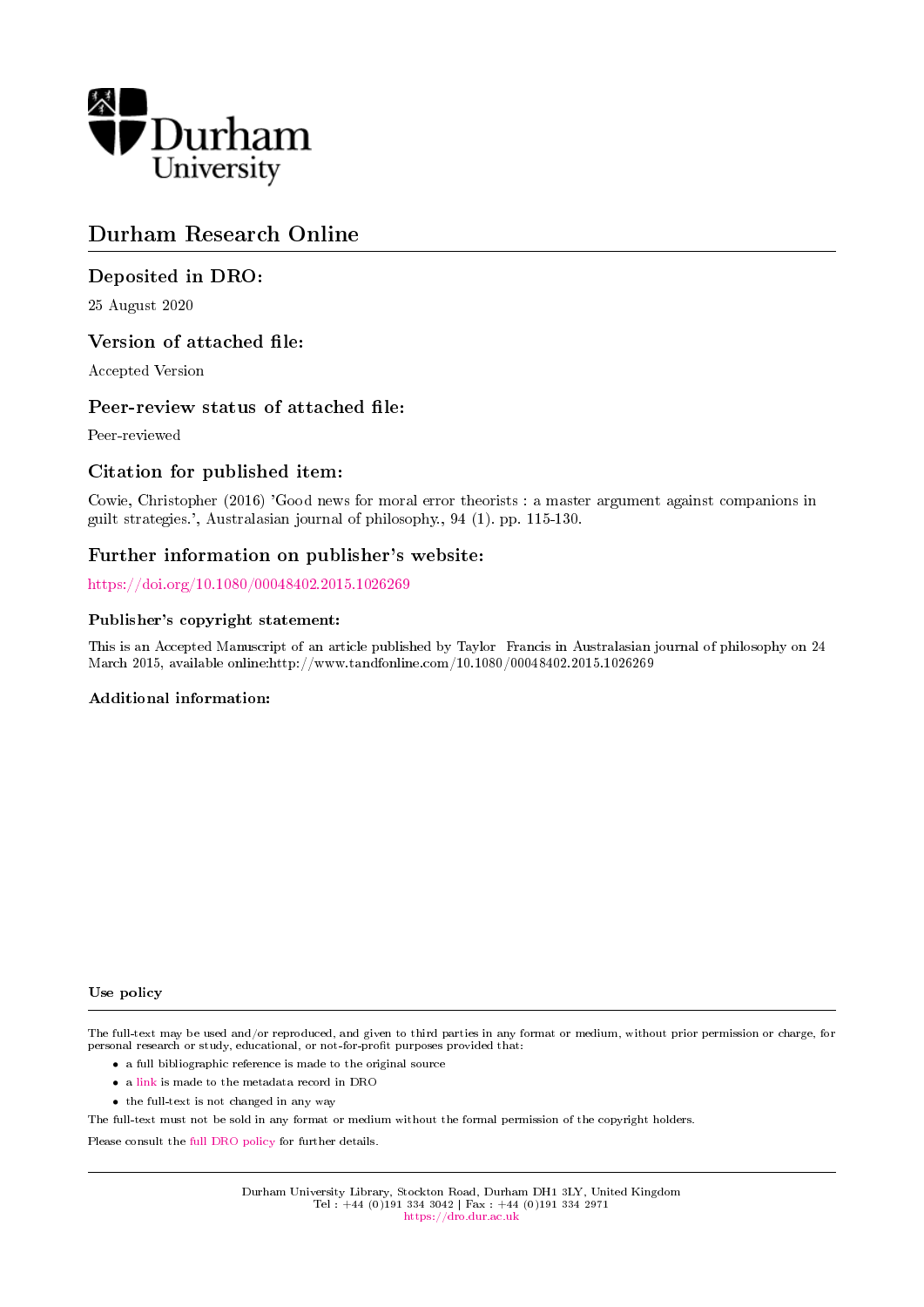This is a draft of an article whose final and definitive form will be published in the Australasian Journal of Philosophy [2015]. The Australasian Journal of Philosophy is available online at: http://www.tandf.co.uk/journals/

## Good News for Moral Error Theorists: A Master Argument Against *Companions in Guilt Strategies*

Abstract: Moral error theories are often rejected by appeal to 'companions in guilt' arguments. The most popular form of companions in guilt argument takes epistemic reasons for belief as a 'companion' and proceeds by analogy. I show that this strategy fails. I claim that the companions in guilt theorist must understand epistemic reasons as evidential support relations if her argument is to be dialectically effective. I then present a dilemma. Either epistemic reasons are evidential support relations or they are not. If they are not then, the companions in guilt argument fails. If they are, then a reduction of epistemic reasons to evidential support relations becomes available and, consequently, epistemic reasons cease to be a viable 'companion' for moral reasons. I recommend this structure of argument over existing strategies within the literature and defend my claims against recent objections from companions in guilt theorists.

Keywords: Companions in guilt; moral error theory; epistemic reasons.

## **0. Introduction**

Moral error theorists believe that our moral judgments are systematically mistaken [Marks 2013, Olson 2013, Streumer 2013]. In this regard moral judgments are, they claim, on a par with judgments of other, systematically mistaken regions of discourse such as astrology or pseudo-scientific theories [Joyce 2001]. If true, this is a striking result. Not only are moral convictions often strongly held but they are also of obvious practical importance. Yet this striking result follows from two intuitively plausible claims.

The first claim concerns the presuppositions that we make as ordinary moral judgers.<sup>1</sup> An example illustrates the point. Suppose that I witness a stranger committing an act of gratuitous cruelty. I immediately judge that he morally ought not to act in this way. In making this judgment I presumably take it that there is some *reason* that he ought not to act in this way - perhaps his action causes avoidable suffering, or demeans the victim. And insofar as my judgment is *moral*, I take this to be a reason for the stranger not to act in this way even if he wishes to do so, or if some social convention happens to permit it. In doing this I presuppose the existence of what are typically referred to as *categorical reasons* 

 $1$  Concerns with categoricity aren't the only basis for a moral error theory. But they are the only basis with which I will be concerned here.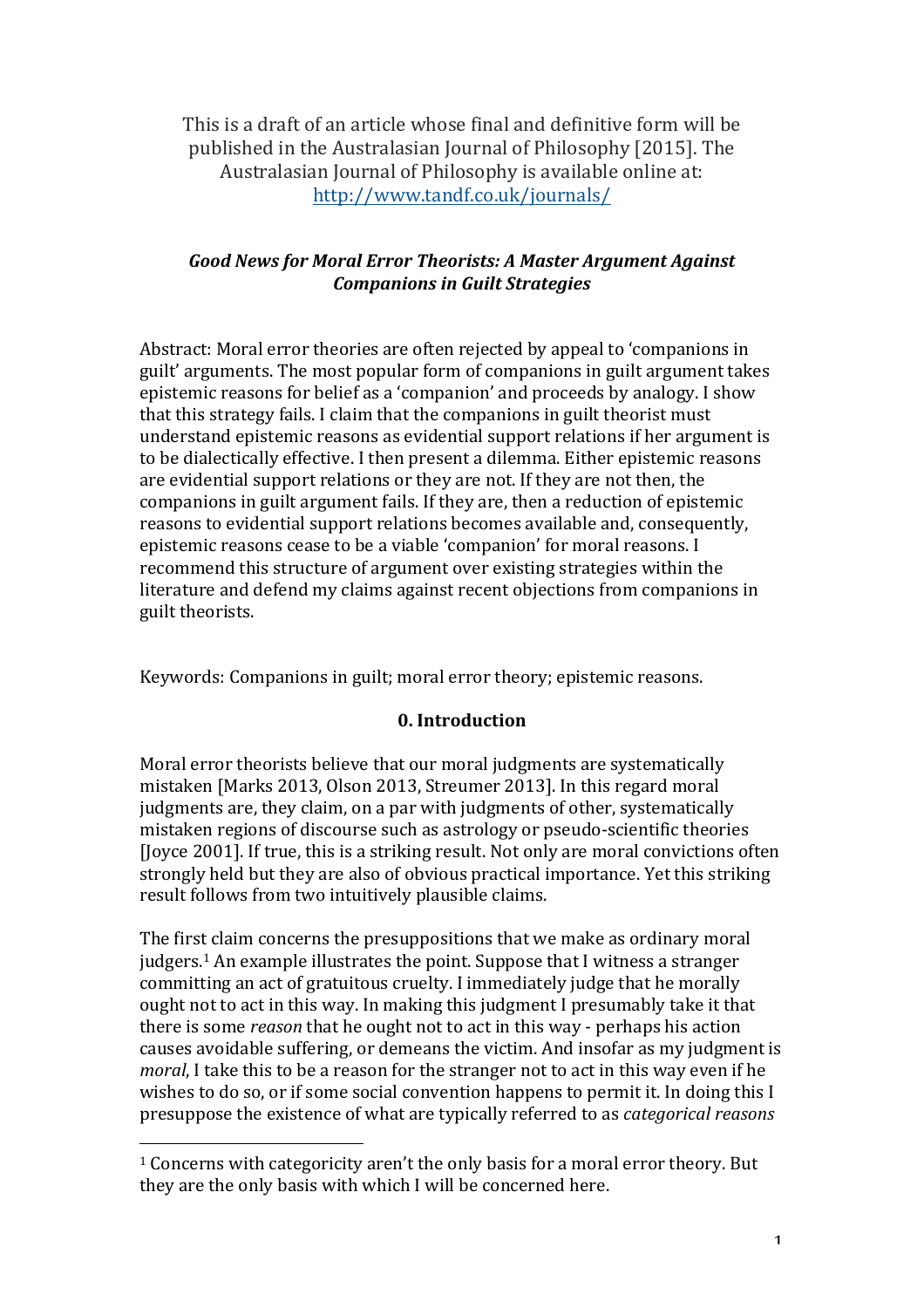*for action*: reasons for action that don't just obtain in virtue of one's contingently held desires or of mere social convention.<sup>2</sup> The existence of this kind of reason is generally thought to be presupposed by ordinary moral judgers when making moral judgments.<sup>3</sup> Call this *the conceptual premise*. The second premise of the error-theoretic argument is that there are no categorical reasons for action. This premise is supported by the claim that reasons for action exist only where there is some desire or social convention to explain their existence [Garner 1990: 143]. This view is further supported by metaphysical considerations (more on this below). Call it *the metaphysical premise*. The conclusion of these two premises is that our moral judgments are systematically mistaken.

One of the most elegant and popular responses to this argument is the 'companions in guilt' strategy. This strategy undermines the moral error theory by drawing an analogy between morality and some non-moral region of discourse, typically that involving epistemic reasons for belief [Stratton-Lake] 2002, Shafer-Landau 2003, Bedke 2010, Rowland 2013].<sup>4</sup> The strategy can be represented by the following simple argument. The first premise – *the parity premise* - states that the metaphysical premise of the moral error-theoretic argument (as above) entails that there are no categorically normative epistemic reasons for belief. The second premise – *the epistemic existence premise* - states that there are some categorically normative epistemic reasons for belief.<sup>5</sup> It follows that the metaphysical premise of the moral error-theoretic argument is false. So, the argument for the moral error theory is unsound. Companions in guilt arguments of this kind are increasingly influential in the present literature. In this article I show that they cannot succeed. This is good news for moral error theorists.

My argument has three stages. In the first stage (section 1) I claim that establishing the epistemic existence premise (in the dialectical context) requires understanding epistemic reasons for belief as evidential support relations. In the second stage (section 2) I argue that epistemic reasons for belief aren't just evidential support relations. So, the companions in guilt strategy fails. In the third stage (section  $3$ ) I show that even if epistemic reasons for belief are just evidential support relations, this undermines the parity premise and so, causes the companions in guilt argument to fail in a different way. It follows from these three steps that the companions in guilt argument *must* fail. I then show how my argument represents a development on the literature (section 4).

# **1.** The Epistemic Existence Premise

<sup>&</sup>lt;sup>2</sup> For further precision see Shafer-Landau [2003: 15] discussion of 'stanceindependence' 

<sup>&</sup>lt;sup>3</sup> For useful critical discussion see Finlay [2008].

<sup>&</sup>lt;sup>4</sup> For the distinction between 'analogy based' and 'entailment based' companions in guilt arguments see Lillehammer [2007].

<sup>&</sup>lt;sup>5</sup> Terminology from Cuneo [2007] (though my use differs in important ways from his).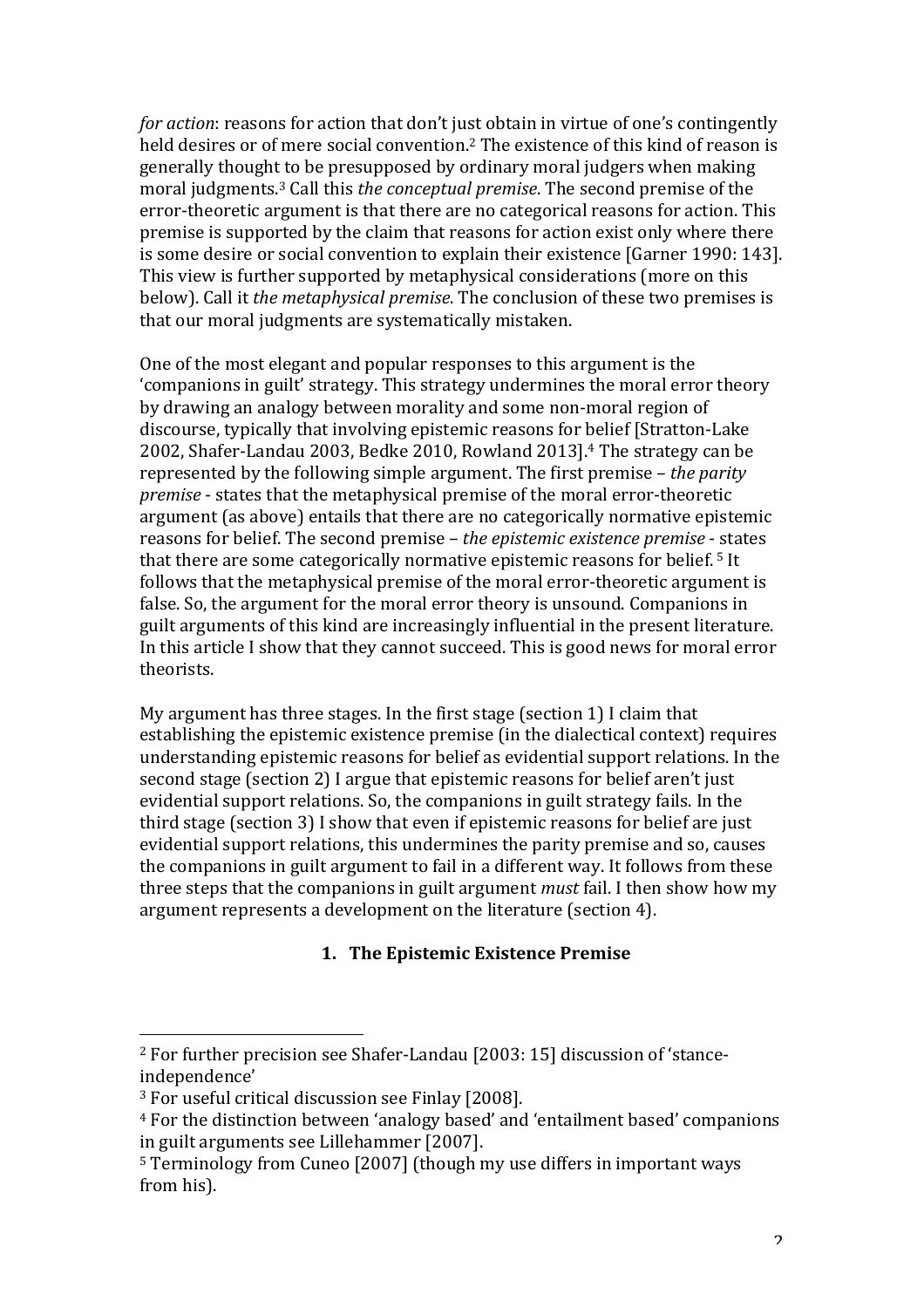In this section I focus on the epistemic existence premise. I show that successfully establishing this premise (in the dialectical context) requires that categorical, normative epistemic reasons for belief are just evidential support relations. This is the first premise of the overall argument of the article.

 $(1)$  The epistemic existence premise can be successfully established  $($ in the dialectical context) only if categorical, normative epistemic reasons for belief just are evidential support relations.

As a preliminary, it is necessary to say something about evidential support relations. I don't think that it is necessary to say very much however, as my basic argument does not turn on any of the fineries of this complex matter. By 'evidential support relation' I'll understand a probability-raising relation that holds between the evidence, e, and some hypothesis, h. These probability-raising relations are usually understood against a background of information: e raises (or lowers) the probability of h *given* some background information, b. Different probability measures make use of different background information. So, for example, e may raise the probability of h against the background of some agent's prior beliefs. In this case, e can be said the raise *subjective probability* of h (for that agent). Alternatively, e may raise the probability of h against the background of some prior information that consists only of some specified set of *true* propositions. In this case, e can be said to raise the probability of h, though it may not raise the *subjective* probability of h (for any agent). In discussing (1), I won't specify how I understand the background information and so, the exact nature of the probability. This is so as to allow that my argument is effective for those who are most comfortable understanding epistemic reasons subjectively as well as those who are not. I am happy to allow that there is a subjective sense of 'epistemic reason' for which the relevant probability-raising relation is against a background of prior beliefs, and a more objective sense for which the relevant probability-raising relation to think about is restricted to some suitably specified set of true propositions.

I now return to  $(1)$ . My claim is that the epistemic existence premise can be successfully established (in the dialectical context) only if categorical, normative epistemic reasons for belief just are evidential support relations. The key point here is in parentheses. One might think that establishing the epistemic existence premise – that is, establishing that there are some categorical, normative epistemic reasons for belief - is straightforward. Simply point to an apparent instance. Suppose I look at the departure board. It says that my train leaves at 0825. Surely this evidential consideration is a normative reason for me to believe that the train leaves at 0825. And surely it is so whether or not I want to believe that my train leaves at 0825. So the normative reason is also categorical. So the epistemic existence premise is true. So there are categorical, normative epistemic reasons for belief.

In the present dialectical context however, this argument would of little use. Moral error theorists are already committed to denying the existence of categorical reasons for action and thereby biting all kinds of otherwise unattractive bullets about everyday thought and talk. They are committed, for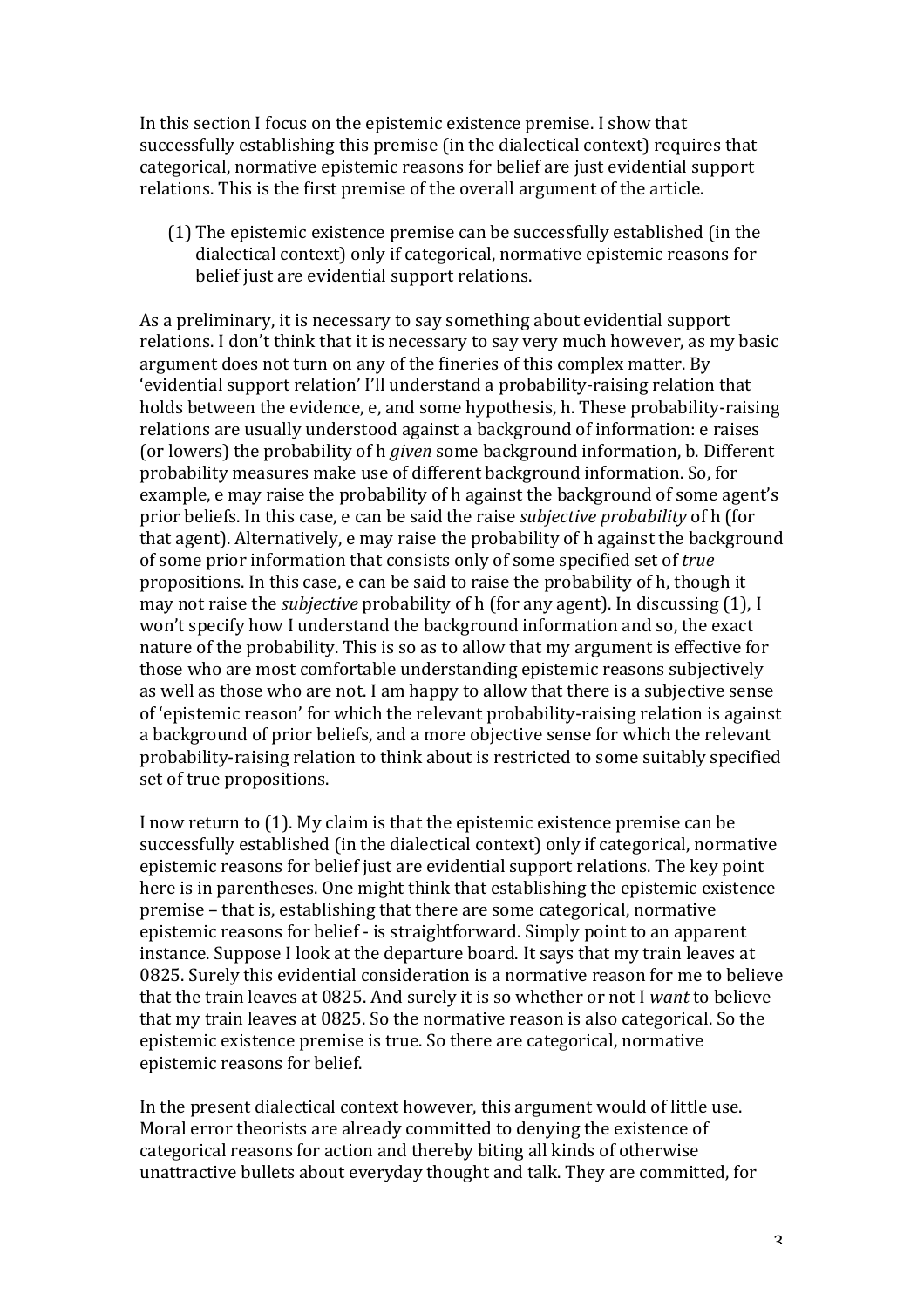example, to denying that torturing the innocent is morally wrong. They are unlikely to flinch at biting the bullet as regards the 0825 to London. The moral error theorist will simply deny that she possesses a categorical, normative epistemic reason to believe that her train leaves at 0825. She will deny this precisely because she denies the existence of categorical reasons. What she will not deny is that the departure board provides evidential support that the train will leave at 0825. But she will deny that this entails the existence of a categorical, normative epistemic reason for belief.

Importantly though, this denial is not an option if evidential support relations just are categorical, normative epistemic reasons for belief. If there is an identity here, the error theorist won't be able to acknowledge the existence of an evidential support relation without thereby committing herself to the existence of a categorical normative epistemic reason for belief. This is the basis of the argument for (1). Merely citing instances of 'everyday' categorical normative epistemic reasons for belief is dialectically insufficient against the error theorist. It is insufficient as the error theorist will admit the existence of evidential support relations but deny the existence of categorical normative reasons. What would be necessary in the present dialectical context is to shortcut this response by showing that evidential support relations just are categorical, normative epistemic reasons for belief.

This basic point is borne out in some of the more sophisticated arguments that get offered for the epistemic existence premise. To see this, consider the three 'undesirable results' that Terence Cuneo [2007: Ch. 5] claims to follow from the denial of the epistemic existence premise (or as he calls it 'epistemic nihilism'). The first is that there could be no epistemic reason to believe anything, including the epistemic nihilism. The second is that there could be no epistemic 'merits or demerits'. The third is that there could be no valid arguments for anything, including the epistemic nihilism. These undesirable results are intended to motivate the epistemic existence premise. But their effectiveness in doing so  $-1$ shall now claim - is also dependent on understanding evidential support relations as epistemic reasons for belief. That is to say, it is also dependent on (1).

To see this, begin by thinking about the first undesirable result – that if the epistemic error theory is true, then there could be no reason to believe it. This gives epistemic nihilism the ring of self-defeat or internal inconsistency. But, as a number of error theorists have noted, this undesirable result does not in fact show epistemic nihilism to be either self-defeating or internally inconsistent. An epistemic error theorist can admit that there is no categorical, normative epistemic reason to believe epistemic nihilism. But she can deny that this undermines the *truth* of epistemic nihilism. It is possible that there is no categorical normative reason to believe a theory because there are no categorical normative reasons. Yet the theory may still be true. This claim is explicit in a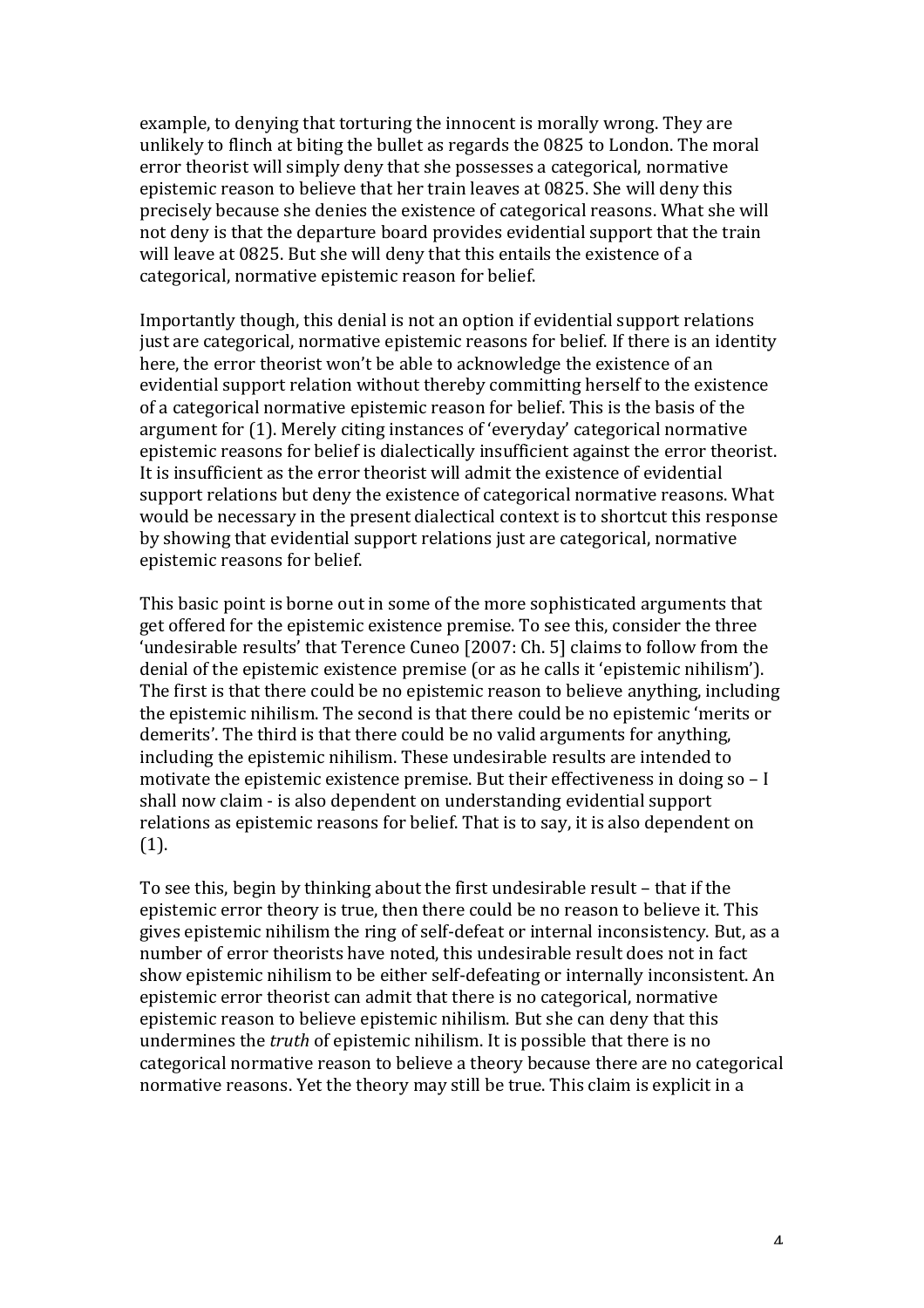number of authors who are skeptical of the companions in guilt approach [Fletcher 2009, Streumer 2013, Olson 2013].<sup>6</sup>

This dialectical move is only open to the error theorist however if she draws a distinction between evidential support relations and categorically normative epistemic reasons for belief. If this distinction is not available, then the first undesirable result entails the third (on the assumption that valid arguments require evidential support relations to obtain between their premises and conclusion).<sup>7</sup> And this would be a very troubling result for the error theorist indeed – perhaps sufficient to warrant rejection of epistemic nihilism even from her perspective. So, the success of the argument for the epistemic existence premise turns on the identification of categorical, normative epistemic reasons with evidential support relations.

This is further illustrated by reflection on the second undesirable result. According to this result, epistemic nihilism entails that there could be no epistemic merits or demerits including justification, rationality and warrant. This is a worrying result. But once again it would not be sufficient to establish the epistemic existence premise in the present dialectical context. Just as the moral error theorist will deny that torturing the innocent is wrong precisely because she denies that there are any categorical reasons, so, she may deny that certain beliefs are justified, rational, warranted (etc) just because there are no categorical reasons for belief. This, she will maintain, is consistent with the existence of evidential support relations holding in relation to those beliefs. Once again, the success of the argument for the epistemic existence premise will turn on the identification of categorical, normative epistemic reasons with evidential support relations.

<sup>&</sup>lt;sup>6</sup> These authors may accept that there are *hypothetical* normative reasons to believe the epistemic error theory [Olson 2013: 160]. This allows them to respond to Bedke's worry (on behalf of companions in guilt theorists) that "If we dispense with support or favouring relations, we no longer have the resources to say anything about which beliefs one *should* hold based on one's evidence." [Bedke 2010: 52]. Error theorists should claim that there exist hypothetical reasons for evidence-based belief

 $7$  Cuneo is working with a conception of a valid argument as "in the paradigmatic case" premises "offered in support its conclusion in the sense of being offered as evidential support for [it]." [Cuneo 2007: 121]. One might wonder, following Harman [1986], whether it is really the non-existence of valid arguments so understood that would follow from the non-existence of evidential support relations. Cuneo is sensitive to this worry. He suggests that if Harman is right to distinguish arguments from inferences, then it is the possibility of a 'good inference' (and not the possibility of a valid argument) that would be undermined by epistemic nihilism. Cuneo takes this to be an 'undesirable result' in its own right.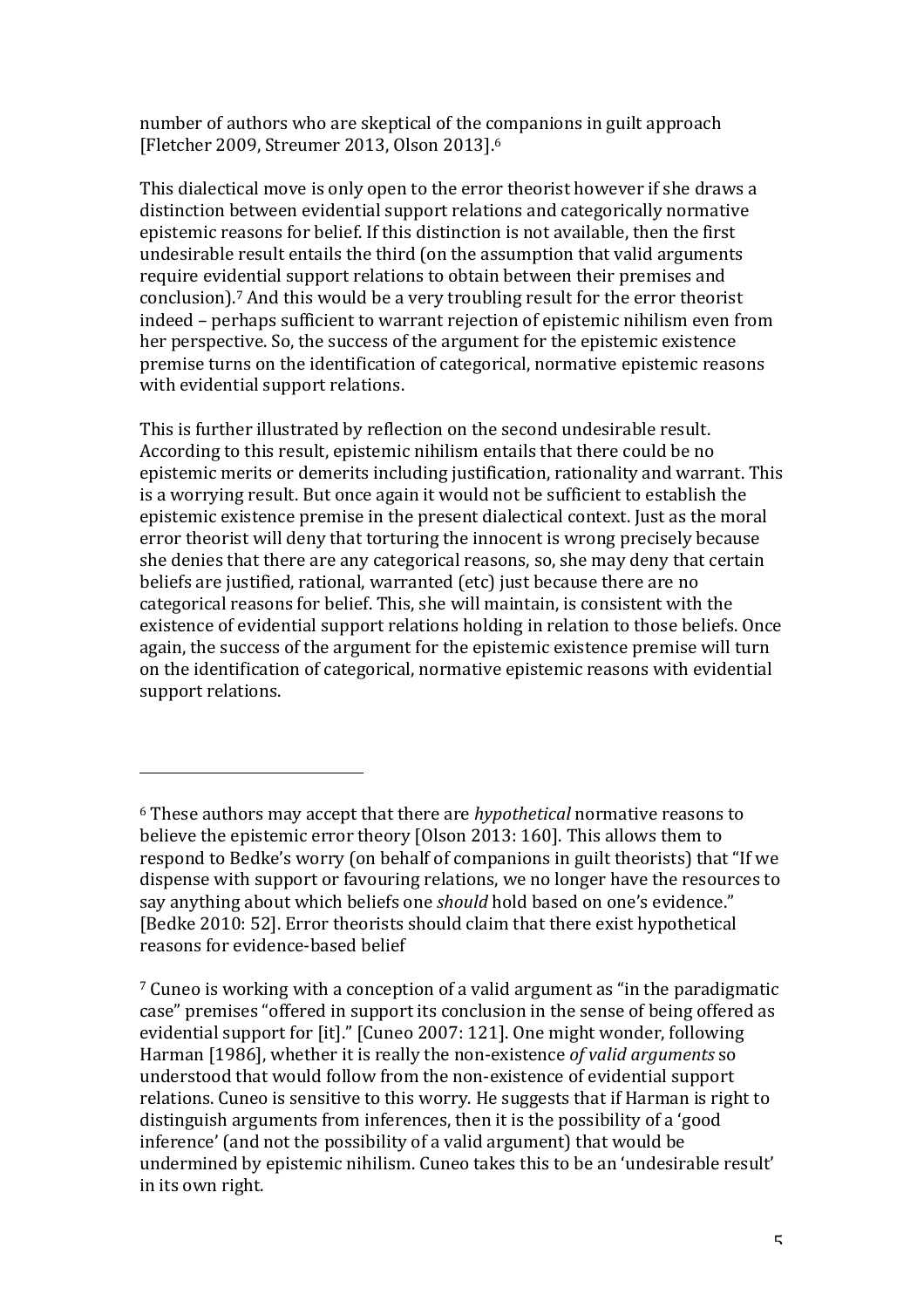An important case-study of the error-theorist's argument here concerns *knowledge*. Richard Rowland [2013] considers the implication of the lack of epistemic merits and demerits for knowledge ascriptions. Knowledge, he claims, entails justification. If one knows that p, then one is justified in believing that p. And an epistemic error theory entails that, for any p, one isn't justified in believing p. So, the epistemic error theory entails that no-one knows anything: global skepticism. This case is important as it might be thought to represent a counter-example to (1). This is because Rowland's argument doesn't seem to rely on an identity between categorical, normative epistemic reasons for belief and evidential support relations in generating an absurdity for the epistemic nihilist. His argument simply relies on knowledge entailing justification.

Consider, however, how an error theorist will respond to Rowland. The error theorist will argue that there are really two ways of thinking about the justification entailed by knowledge. We can think of it *merely* in terms of evidential support relations, or we can think of it in terms of categorical normative reasons. Understood as the latter, one possesses justification for a proposition only if one possesses some categorical, normative epistemic reason to believe that proposition. The epistemic error theorist will deny that *this* ever happens. Understood as the former however, one possesses justification for a proposition only if one possesses evidence (of some degree) for the proposition. The epistemic error theorist will be happy to accept that *this* does happen. In short, she will claim that we possess evidence for some of our beliefs, but not categorical normative reasons to hold those beliefs. And so, we do have knowledge. This might seem to be a substantial bullet to bite  $-$  it perhaps requires a revision of ordinary thoughts about knowledge. But recall that moral error theorists have already bitten the bullet in accepting that that torturing the innocent for fun is not morally wrong. Comparatively, the response to Rowland outlined above doesn't look too bad.

The aim of this section has been to show that if the companions in guilt theorist is to establish the epistemic existence premise (given the dialectical context), then she must identify epistemic reasons for belief with evidential support relations. In the above discussion I hope to have made a presumptive case for this conditional conclusion. So, I take there to be a presumptive case in favour of (1). 

## **2. Epistemic Reasons for Belief Aren't Evidential Support Relations**

In the next two sections I show that  $(1)$  leads to the failure of the companions in guilt strategy. The most obvious way to do this is by establishing the following additional premise:

(2) Categorical, normative epistemic reasons for belief are *not* evidential support relations.

If  $(2)$  is true, then we have sufficient resource to reject the companions in guilt argument. This is because the conjunction of  $(1)$  and  $(2)$  entails that one of the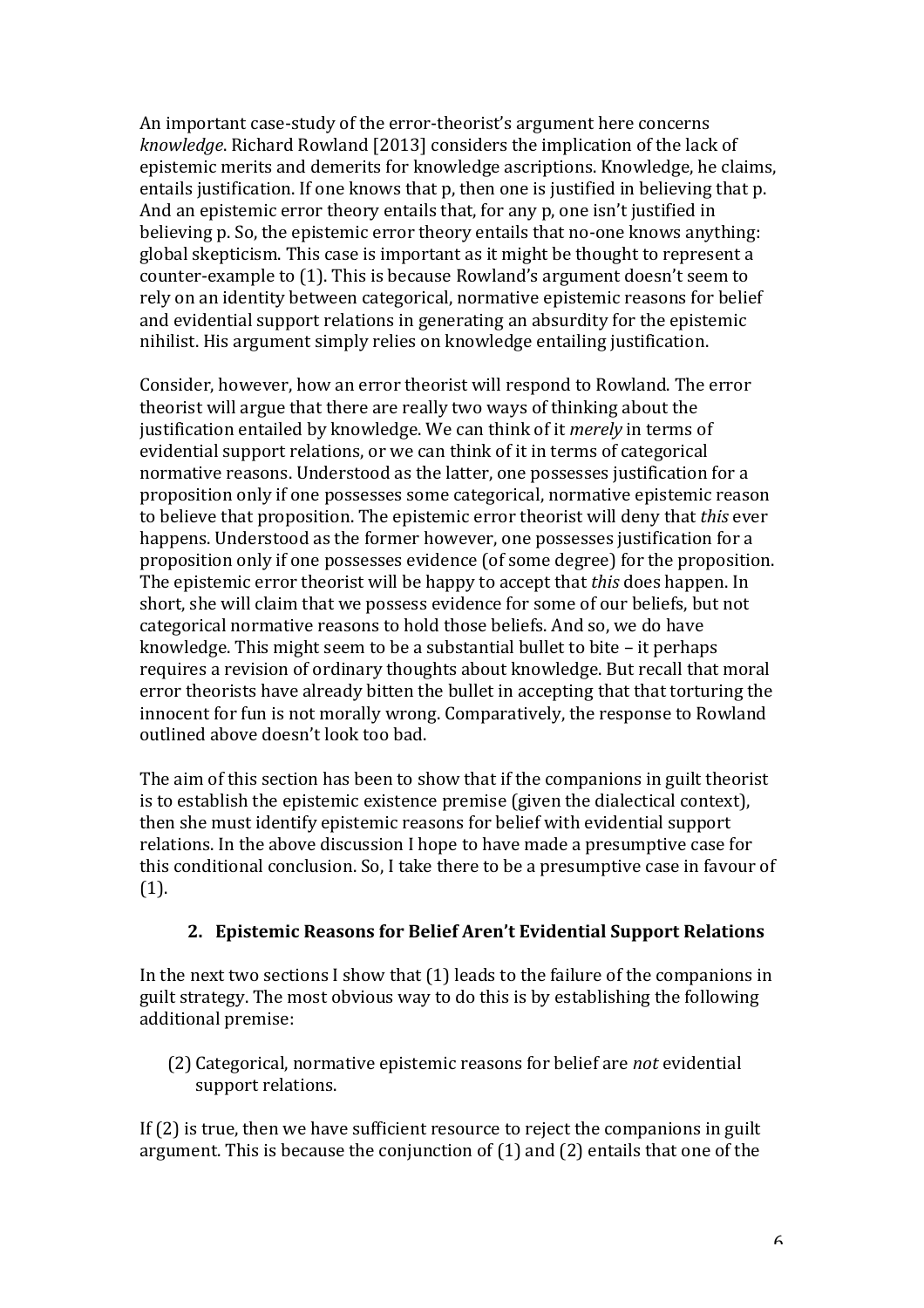two premises of the companions in guilt argument cannot be successfully established. Specifically:

(3) The epistemic existence premise cannot be successfully established (in the dialectical context).

The contentious premise here is  $(2)$ . It is sometimes thought that the identity between epistemic reasons for belief and evidential support relations is obvious (perhaps even analytic). So how can one plausibly deny  $(2)$ ? My basic claim is that whilst one could reasonably claim that epistemic reasons for belief and evidential support relations are the very same thing, one would thereby be making use of a *non-normative* sense of 'epistemic reason for belief'. This basic claim has been mooted by a number of authors who are skeptical of the companions in guilt strategy.<sup>8</sup>

Begin by noting that this *kind* of claim has precedent. There are many standard uses of 'reason' that are clearly non-normative. Causal, motivating and explanatory reasons all fit this description. More relevant are 'institutional reasons' such as the reasons associated with games and sports, etiquette and the law [Joyce 2001]. In these cases, one may possess a reason of the relevant sort without thereby possessing a *normative* reason. For example, in a country with unjust laws, one may possess a legal reason to perform some reprehensible act, though one possesses no normative reason to do so [Lillehammer 2002]. In order for one to possess a normative reason it would be necessary that one also possesses a reason to 'take part' in the relevant institution. It is at least coherent to think that epistemic reasons are of this kind. If so, it is coherent for one to possess evidence for some proposition, though no categorical, normative epistemic reason to believe it. One would also require a reason to engage in the business of believing (the truth) with respect to that proposition.<sup>9</sup>

To see why this reading is actually *plausible* begin by thinking about what a normative reason is. There is no settled answer to this question. But one popular (and feasible) place to start is with the relations of reasons to facts about what one *ought* to do or to believe. According to a popular version of this claim, a normative reason for believing a proposition is evidence that one ought to believe it.<sup>10</sup> Let's start by working with this account. I believe that it should make us question the identity between epistemic reasons for belief and evidential support relations. To see this, suppose that we conjoin (i) the above account of normative reasons with (ii) an identity between evidential support relations and normative epistemic reasons for belief. The result would be that (iii) the

 $8$  It is possible to read Fletcher [2009] in this way.

 $9$  One might argue that engaging in the 'institution of believing' is relevantly disanalogous from other institutional practices by being non-optional [cf. Railton 2005]. I am not sure whether this is true, but in any case it would not be of any obvious normatively significance – a point forcefully made by Enoch [2011a]. <sup>10</sup> Kearns and Star [2009]. A variant reads reasons as an *explanation* of why one ought to respond in some way [Broome 2013]. My arguments apply equally to both.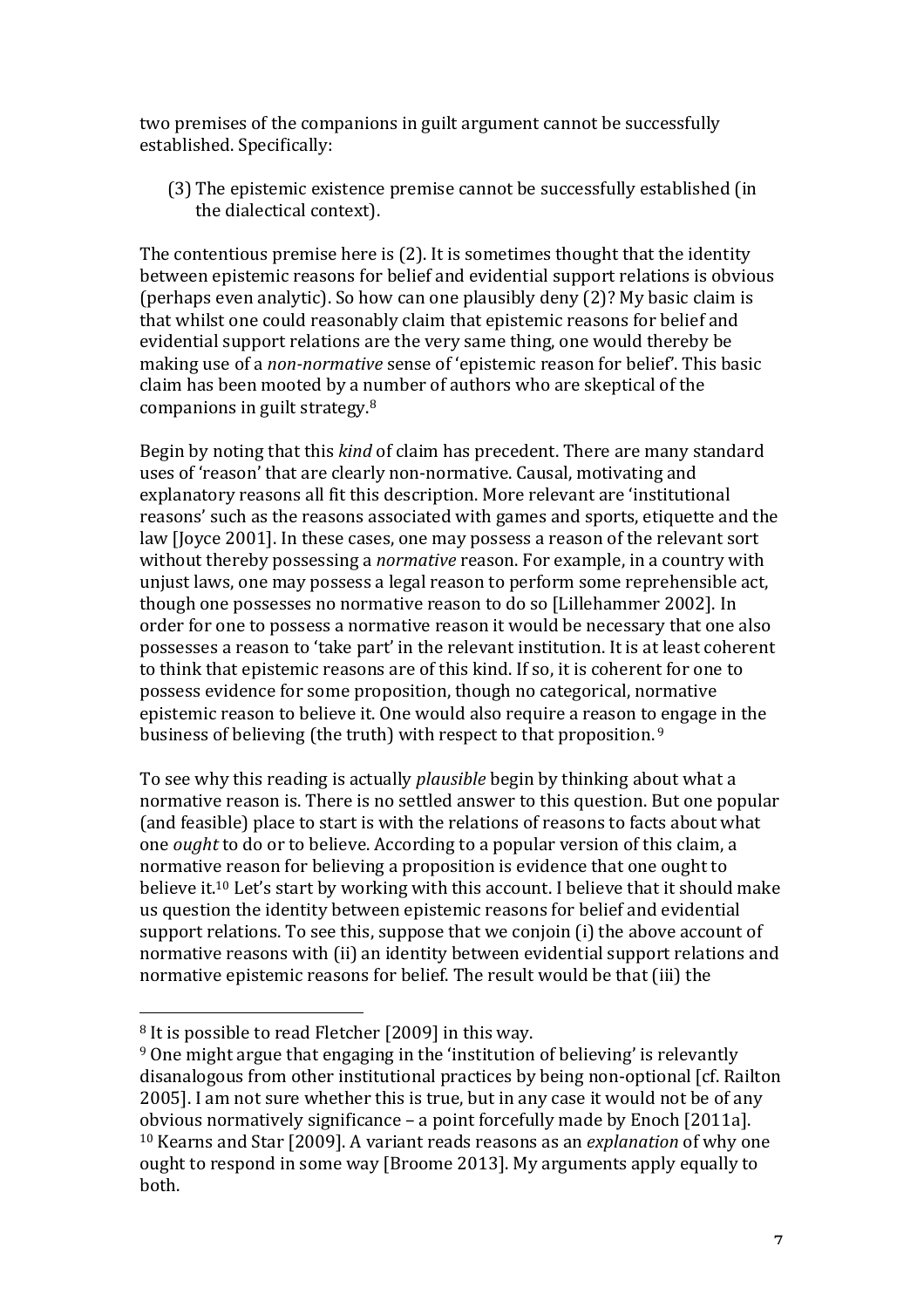possession of evidence for a proposition is *always* evidence that one *ought* to believe that proposition. Although some philosophers have accepted (iii), I think it highly implausible. The basic reason for this stems from reflection on so-called 'trivial truths' – propositions that it is of no practical value (or disvalue) to hold a true (or false) belief about.<sup>11</sup> Suppose that I possess, and am aware of possessing, evidence, e, that bears on some proposition, p. But suppose that I have no interest in arriving at a true or evidentially supported belief about that proposition. And suppose that it would not serve any practical end for me to do so. If one nevertheless maintains that e is evidence that I *ought* to believe that p (and not merely that e is evidence for the *truth* of p), the burden is surely very much on them to explain why. So – on the present understanding of normative reasons – the burden is very much on one who denies (2) rather than on one who accepts it. This is especially the case given that the institutional model of epistemic reasons is already on the table. For on this model epistemic reasons for belief construed as evidential support relations will be normative - that is, will be evidence that one *ought* to believe in some way - only if one possesses a prior reason to engage in the institutional practice in question. In the case of trivial truths no such reason exists. So, the institutional model explains the intuitive problem with trivial truths without fuss. Of course, this very simple argument requires further support. There is a substantial literature that I can't claim to do justice to it here.<sup>12</sup> But the burden would very much be on one who wants to establish a positive claim here.

This basic thought is not restricted to analyses of reason in terms of what one *ought* to believe. Another popular analysis of a normative reason is the 'favouring' account whereby a normative reason is a consideration that counts in favour of a response [Scanlon 1998]. So understood, a normative reason for believing a proposition is a consideration that counts in favour of believing that proposition. This understanding  $-1$  claim - also places a burden on one who would argue that evidential support relations are normative reasons. To see this, suppose that we conjoin (iv) the favouring account of a normative reason with  $(v)$  an identity between evidential support relations and normative epistemic reasons for belief. The result would be that (vi) the possession of evidence for a conclusion always counts in favour of believing that proposition. Once again, although some philosophers may accept this, I find it highly implausible owing to reflection on trivial truths. Possession of evidence for a trivial truth certainly counts in favour of the truth of that trivial truth. But it doesn't follow that it counts in favour of believing that truth. For it to do so would require an additional premise that considerations that count in favour of the truth of relevant propositions (perhaps 'considered' propositions) also count in favour of believing them. And whilst I don't have any knockdown argument against this premise, I don't know of any good reason to accept it - the burden of proof is

<sup>&</sup>lt;sup>11</sup> It is questionable whether there are any such beliefs [Kornblith 2002, Schroeder 2007]. This doesn't matter for present purposes provided such cases are metaphysically possible.

<sup>&</sup>lt;sup>12</sup> For a useful back-and-forth see Kelly [2003, 2007] and Leite [2007]. See also Steglich-Petersen [2011].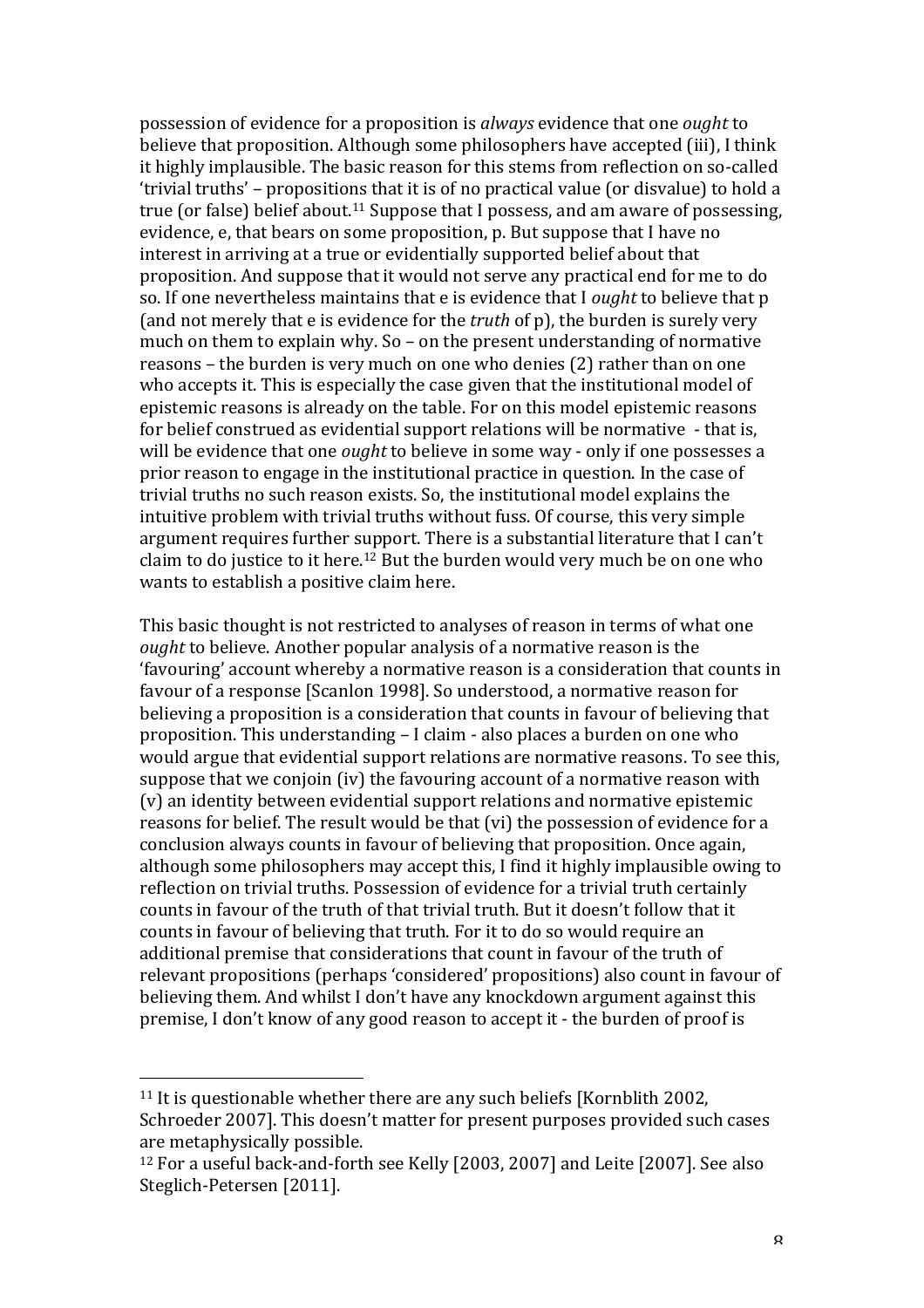surely on one to establish it. Trivial truths provide a prima facie counterexample. And once again, this burden is avoidable on the institutional model.

These considerations lead me to accept  $(2)$  and hence to reject the companions in guilt strategy. I acknowledge however that these considerations are unlikely to convert philosophers who already reject (2). The result is stalemate. I won't press the point. Nor does it matter for my purposes. This is because  $-$  as I argue in the next section - these philosophers are committed to the failure of the companions in guilt strategy in any case, albeit for a very different reason.

# **3. And if They Are, then The Parity Premise is False**

I have argued above that if  $(2)$  is true, then the companions in guilt strategy fails. I now argue that if  $(2)$  is false, then the companions in guilt strategy also fails (albeit for a different reason). So, the companions in guilt strategy *must* fail. This is an extremely strong result. To see the structure of the argument suppose that (2) is false. In other words:

(4) Categorical, normative epistemic reasons for belief *are* evidential support relations.

In this section I argue that if  $(4)$  is true it follows that:

(5) The parity premise is false.

Why would  $(4)$  entail  $(5)$ ? My basic claim is that it would do so by providing a *reduction* of categorical normative epistemic reasons; a reduction which is not available for moral reasons. This requires a little stage-setting.

Begin by thinking again about the argument for the moral error theory. This argument is premised on the denial of categorical reasons ('the metaphysical premise'). The important point for present purposes concerns *why* the existence of these reasons is often denied: what is the problem with categorical reasons? The most prominent problem in the literature is that categorical reasons for action would be *irreducibly* normative. That is to say, they would not be reducible to non-normative (i.e. 'descriptive') facts or properties [cf. Streumer 2008]. And – for independent, metaphysical and epistemological reasons –  $i$  irreducibly normative entities are thought not to exist. My claim in support of  $(5)$ is that this opens up a disanalogy between moral reasons and epistemic reasons for belief. The disanalogy is that if  $(4)$  is true, then epistemic reasons would be categorical and normative *though not irreducible*. They would be reducible to evidential support relations. So, epistemic reasons may be categorical without being metaphysically and epistemologically problematic. This would warrant rejection of the parity premise. Hence (5).

A useful way to get clear on my central claim here is to ask *why* the categoricity of moral reasons (supposedly) renders them irreducible. As I understand it, the basic argument is abductive. The first premise is that (by definition) categorical reasons for action aren't reducible to facts about our desires and the means that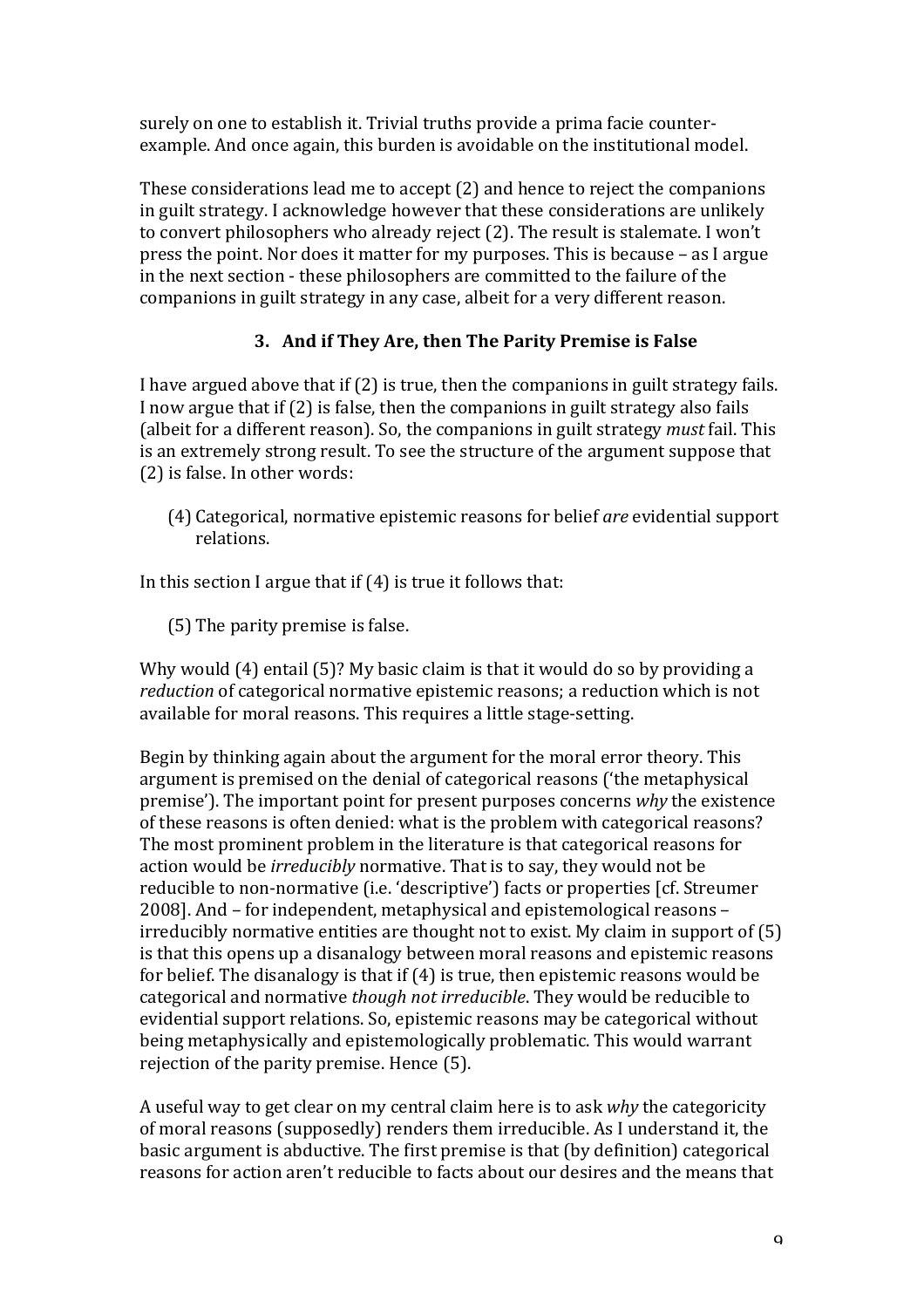would promote them. The second premise is that this reduction (i.e. to desires and means) is much the most plausible candidate for a reduction of reasons for action. The abductively supported conclusion is that categorical reasons for action are irreducible. This opens up a disanalogy because if we assume  $(4)$  then there is no such abductive argument for the irreducibility of categorical epistemic reasons for belief. If we assume (4) there is a very good candidate reductive-base for categorical, normative epistemic reasons for belief: evidential support relations. So, if we assume  $(4)$  then the categoricity of normative epistemic reasons for belief does not support epistemic nihilism. And this is the case even if the categoricity of moral reasons still supports a moral error theory. So, the parity premise is undermined.

I now discuss two objections to this argument. The first objection is that identifying categorical normative epistemic reasons for belief with evidential support relations wouldn't be *reductive* – or at least not in the required sense - at all. One way of phrasing this worry is as follows. The problem with irreducible normative facts is that they are metaphysically queer and/or epistemologically inaccessible. But aren't facts about probabilities just as bad? And so, doesn't a 'reduction' of normative epistemic reasons to probabilities lose the benefits that a reduction was meant to provide? I concede that there is something to be said for this worry. But I think that it can be set-aside for present purposes. Firstly, the queerness (or not) of probabilities is a separate issue; some moral error theorists may accept it, others may not. In support of this, note that arguments for the non-existence of irreducible normative entities do not typically turn on considerations that apply equally to probabilities  $-$  they may, for example, turn on the supposed incoherence of 'demands without a demander' [Garner 1990, Marks 2013]. Secondly, probabilities are arguably on a better footing on ontological grounds in any case: they are unquestionably indispensable to best science in a sense that is less clearly true (if true at all) of normative entities.<sup>13</sup>

There is an alternative way of making this objection (i.e. that identifying categorical normative epistemic reasons for belief with evidential support relations wouldn't be *reductive*). It is that evidential support relations shouldn't be explained non-normatively. Specifically, it might be thought that facts about probabilities are best explained in terms of how it is reasonable for agents to believe. There are several points to make in response to this worry. The first is that prima facie, the companions in guilt theory and the normative interpretation of probability are independent of one another. It would be an interesting result for the companions in guilt theorist  $-$  and, I think, an unwelcome one from her perspective – if her strategy rested on the truth of the normative theory of probability. A second, more substantive response owes to Chris Heathwood [2009]. Heathwood defends a reduction of epistemic reasons to evidential support relations (understood in terms of probabilities) and considers the above worry. His response takes the form of a modified Euthyphro dilemma. Let

 $13$  I acknowledge that it is sometimes claimed that normative entities are indispensable to best science [e.g. Macarthur 2010]. I don't buy this nor, for what it's worth do many contemporary moral realists [e.g. Enoch 2011b, Parfit 2011, Scanlon 2014].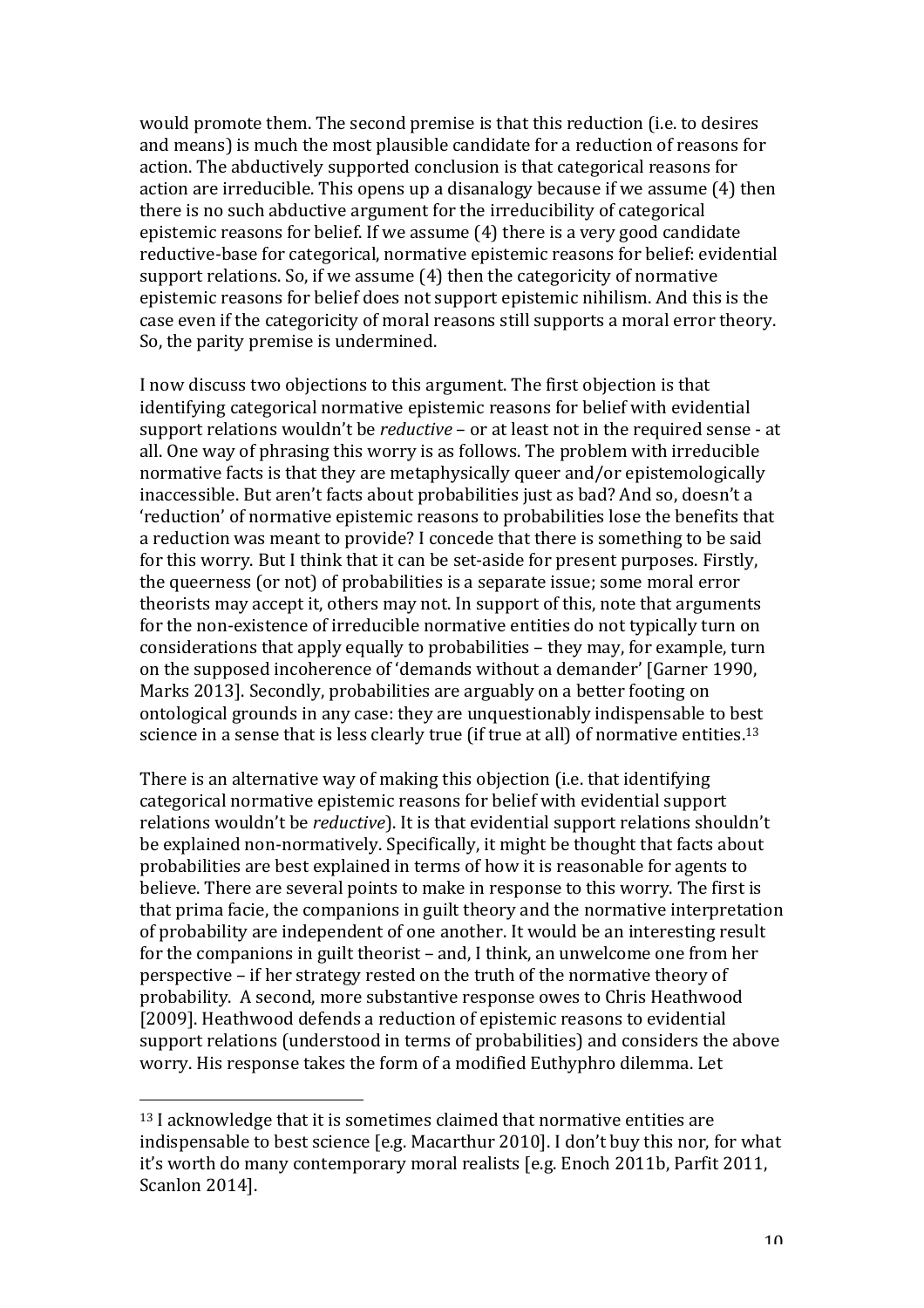evidence e be that the streets are wet and hypothesis h be that it rained last night. Should we think that e probablifies h because e renders it reasonable to increase one's confidence in  $h$ ? Or should we think that e renders it reasonable to increase one's confidence in h because e probabilifies h? The latter interpretation is, he claims, preferable. This seems correct – as least pretheoretically. What explains why seeing wet streets makes it reasonable for us to increase our confidence that it rained last night is that the probability of the former is raised by the latter (and not the other way round).

I'll now consider a second objection to my claim that  $(4)$  entails  $(5)$ . It is that if we assume  $(4)$ , then we can no longer assume that there is an abductive case for the irreducibility of categorical *moral* reasons. According to this objection, assuming (4) amounts to assuming that categorical reasons *can* be reduced. And so, we are equally well entitled to assume that categorical *moral* reasons can be reduced too; perhaps by a sophisticated conceptual analysis ('Canberraplanning'), perhaps by a posteriori identity. Another way of putting this objection – used by both Stratton-Lake and Rowland - is in terms of the apparent arbitrariness of admitting that a reduction of categorical reasons for belief is possible, but that an analogous reduction of moral reasons isn't. Given that the relation is the same in both cases (i.e. being a categorical reason) why should a mere change in the relata (i.e. action in one case, belief in the other) mark a metaphysical difference [Stratton-Lake 2002, Bedke 2010, Rowland 2013]? An explanation is owed here. Although this objection is fair, the resources available in response to it are rich – much richer than the rhetorical question above presupposes. I'll briefly sketch three different kinds of explanation that are available. Interestingly, some of these responses may be appealing to some error theorists, other responses to other error theorists. This implies that the success or failure of the companions in guilt strategy may turn on subtleties of the errortheoretic view against which it is targeted  $-$  a matter that may vary from case-tocase. 

The first response is premised on a difference between action and belief at the level of *motivation*. On standard (e.g. Humean) approaches, one can come to (intentionally) act in some way only if one possesses the relevant motivational state such as a desire or other pro-attitude. This is not true of belief. On standard models, one can come to form a belief without any such desire or pro-attitude. This psychological asymmetry under-writes an asymmetry between the prospects of reducing categorical reasons for action and for belief respectively. To see this, suppose that one holds – as many error theorists do [Mackie 1977] a motivational constraint on something's counting as a normative reason; roughly, motivational internalism. It would follow (via a familiar argument) that categorical reasons for action are a non-starter.<sup>14</sup> This is because such (putative) reasons couldn't both be categorical (i.e. desire-independent) *and* motivational. But, owing to the non-necessity of desires for belief-formation no such argument follows as regards categorical reasons for belief. Now of course there are difficulties here that a companions in guilt theorist will note. She might, for example, question to truth of motivational internalism or its applicability to

<sup>&</sup>lt;sup>14</sup> See Shafer-Landau [2003: 180] for a clear presentation.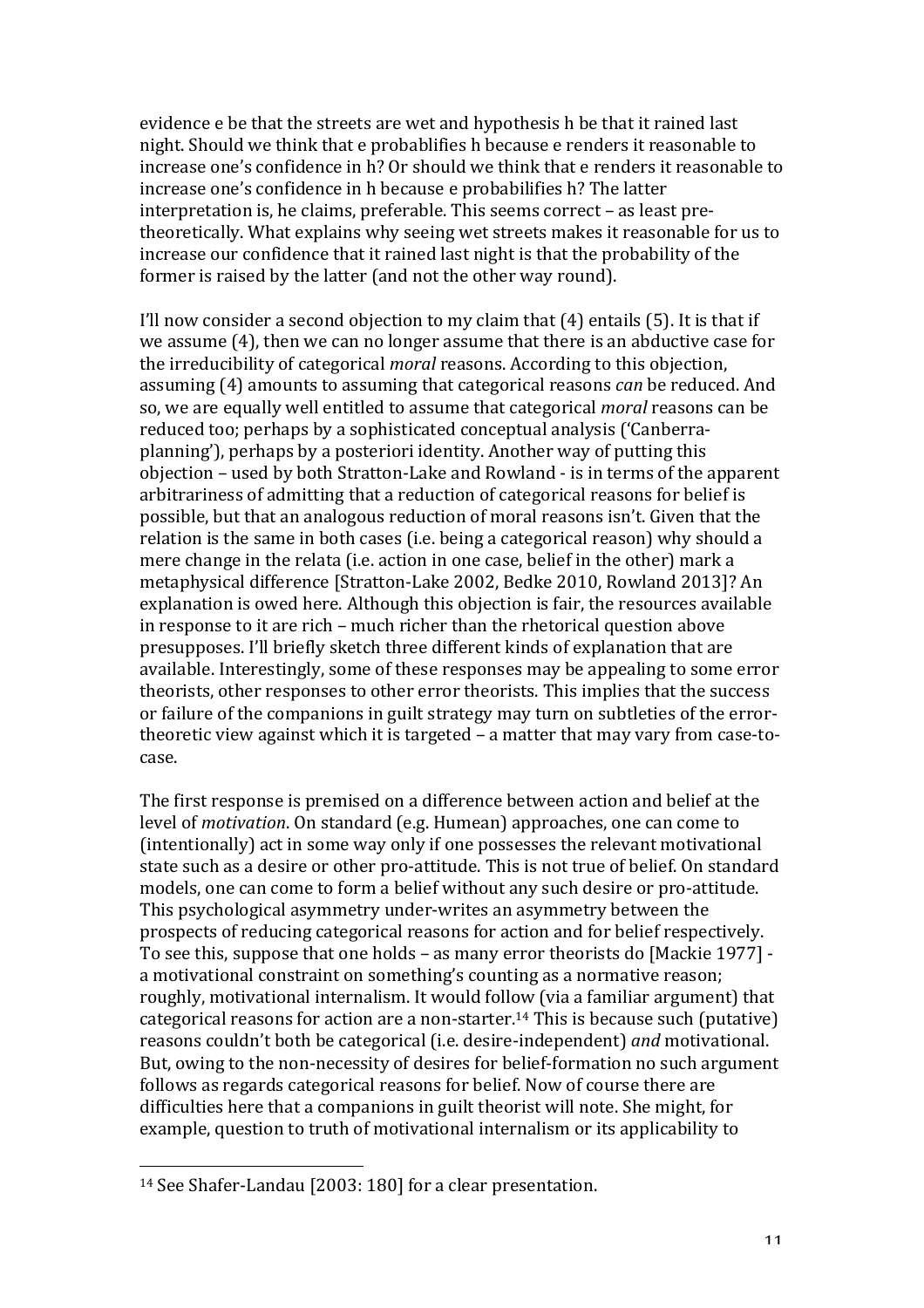reasons for belief. Fair enough. Insofar as she does so however, she will be *directly* rejecting moral error theories rather than proceeding via a companions in guilt strategy.

A second, slightly more speculative, response draws on a further potential difference between belief and action. It is often claimed that belief 'aims' at truth (or knowledge) and that this feature of belief grounds the existence of epistemic reasons for belief. Roughly speaking, the thought is that it is in virtue of belief having the 'aim' that it does that there exist *epistemic* reasons for belief. Of course this claim requires unpacking. What exactly is an 'aim' and how does it ground the existence of reasons to hold the state for which it is an aim? There are a number of different responses to these questions and a full treatment is not possible here. But if some answer is forthcoming, then a response to the above challenge opens up. This is because it is feasible that action-guiding mental states do not have an analogous  $\alpha$ im – or at least not one that could ground the existence of anything like moral reasons [Darwall 2003, Millar 2004, Lillehammer 2007, FitzPatrick 2009, Cowie 2014bl. Here is one way of thinking about it: a belief 'goes right as the kind of thing that it is' (i.e. fulfills its aim) just in case it represents veridically. A desire or action guiding mental state, by contrast, goes right as the kind of thing that it is (i.e. fulfills its aim) just in case it is satisfied.<sup>15</sup> If we think along these lines, then an asymmetry in the grounds of epistemic reasons for belief and moral reasons respectively opens up. We can potentially provide an account of the grounds of epistemic reasons in terms of the nature of belief. But no such account is obviously forthcoming for moral reasons in terms of the nature of action or action-guiding mental states.<sup>16</sup> I acknowledge that this response requires substantial work to rise to the level of an argument. Ultimately, it may prove that categorical normative epistemic reasons for belief can't be grounded in the sense that I have suggested, or that there is no relevant disanalogy with action.<sup>17</sup> But at the very least there is an issue to be discussed here – one certainly can't *assume* that the existence of categorical normative reasons for belief poses the same problems as would the existence of categorical normative reasons for action.

The two responses considered above draw on deep-seated differences between intentional action and belief (in terms of their motivational profiles and aims respectively). But a simpler argument may also be available. Suppose that the reduction of categorical, normative epistemic reasons for belief to evidential support relations proceeds on the model of Jackson's analytical functionalism.<sup>18</sup> First we find the platitudes that surround the concept, then we make the relevant substitutions of bound variables. It may simply be that no such reduction of categorical moral reasons is available because the platitudes on our

<sup>&</sup>lt;sup>15</sup> See Millar [2004], Cowie [2014b].

<sup>&</sup>lt;sup>16</sup> Admittedly, this would not show that categorical normative epistemic reasons for belief are *reducible*. It would however show that they are *grounded* (i.e. nonfundamental).

 $17$  It is possible to read some contemporary 'constitutivists' in this way [Evans and Shah 2012].

 $18$  See Jenkins [2011] for discussion.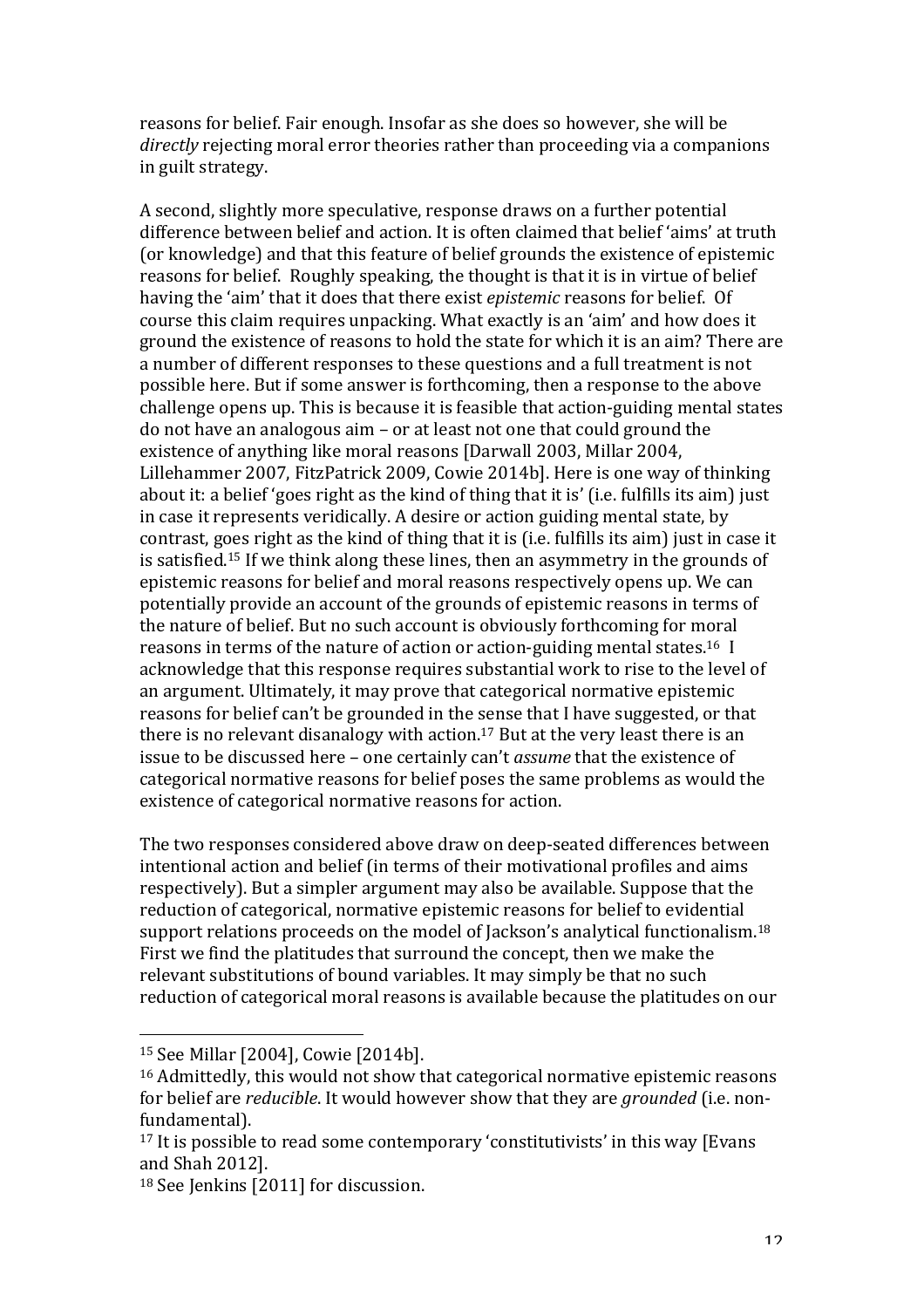moral concepts are insufficiently determinate to allow for it. It may be, that is, that well informed and conceptually competent users of a 'mature' folk morality would fail to converge. On the assumption that convergence is itself a condition on the existence of moral facts and properties, a moral error theory would follow [Lillehammer 2004]. Jackson has, of course, expressed optimism that this is not the case [Jackson 1998: 137]. But reflection on moral disagreement poses at least a prima facie problem for this. And there need be no 'deep' source of a lack of convergence here. A lack of convergence may rest only on contingent facts about the origin and function of our moral concepts. Given this, it may be that a Jackson-style reduction of categorical normative epistemic reasons for belief goes through (if  $(4)$  is true on this model, it does) but that nothing analogous is true for morality. $19$ 

## **4. The Master Argument**

I am now in a position to present the 'master argument' against companions in guilt theorists. The first premise of the argument concerns the epistemic existence premise of the companions in guilt strategy:

 $(1)$  The epistemic existence premise can be successfully established (in the dialectical context) only if evidential support relations just are categorical, normative epistemic reasons for belief.

This forms the basis of my rejection of the companions in guilt strategy. Firstly, suppose that the consequent of  $(1)$  is false, that is:

(2) Categorical, normative epistemic reasons for belief are *not* evidential support relations.

It would follow that:

(3) The epistemic existence premise cannot be successfully established (in the dialectical context).

Suppose, however, that that the consequent of  $(1)$  is true. That is:

(4) Categorical, normative epistemic reasons for belief *are* evidential support relations.

As I argued above, it would follow that:

(5) The parity premise is false.

 

Given that  $(2)$  and  $(4)$  are jointly exhaustive, it follows that:

 $(6)$  Either the epistemic existence premise can't established or the parity premise is false.

 $19$  This is, I think, Fletcher's point  $[2009: 366]$ .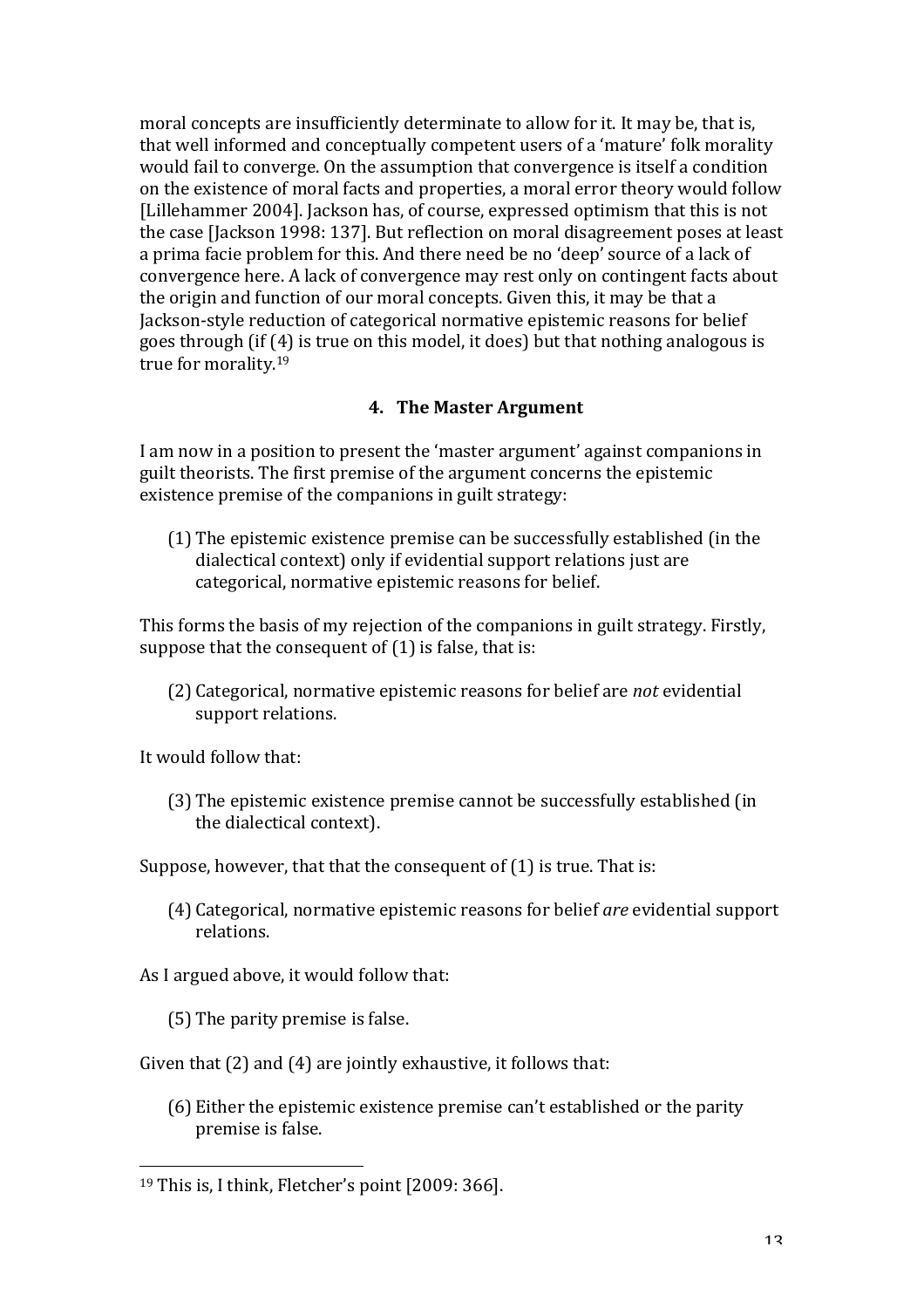Conclusion: The companions in guilt argument fails.

I refer to this as a 'master argument' as it takes the form of a single argument that synthesizes the existing worries with the companions in guilt arguments in the literature. We can think of it as a dilemma. Either categorical, normative epistemic reasons for belief *are* evidential support relations or they are not. If they are, then the parity premise is false. If they are not, then the epistemic existence premise isn't established. In either case, the companions in guilt strategy fails. I now demonstrate how this argument synthesises and develops the existing worries with companions in guilt arguments in the literature.

Firstly, and as noted above, some of the existing worries with the companions in guilt argument in the literature centre on  $-$  or at least allude to  $-$  the possibility that evidential support relations are non-normative. I have claimed that this possibility is in fact correct. In this sense, my argument factors in these existing concerns. There are problems with using these existing concerns as the basis of a refutation of the companions in guilt strategy however. Most obviously, many philosophers will simply resist the claim that evidential support relations are non-normative. This can easily lead to a stalemate. My argument is effective in that it provides a way out of that stalemate. Specifically, the argument  $(4)$ - $(5)$ demonstrates that even those who don't accept (2) should still reject the companions in guilt strategy.

Secondly, some of the existing worries with the companions in guilt argument in the literature are based on the possibility of an identity between evidential support relations and categorical normative epistemic reasons for belief. As cited above, Heathwood is the best example. My argument  $(in (4)-(5))$  factors in this existing consideration. But my argument is not based on it. Even if it should turn out that no such identity holds true, I *still* claim that the companions in guilt strategy fails. This is because the failure of the identity would entail (2). And this causes the companions in guilt strategy to fail for reasons outlined above.

Thirdly, some of the existing worries with the companions in guilt argument in the literature turn on seemingly disconnected disanalogies. For example, some philosophers mention the disanalogy between the aims of belief and action. Others discuss the worry with a lack of convergence in moral judgment across cultures. I hope to have provided a single framework in which to integrate these concerns. I have shown that they can all be understood as instances of the tension between the epistemic existence premise and the parity premise (i.e. instances in support of  $(5)$ ) that follow from the identity of evidential support relations with epistemic reasons for belief (i.e.  $(4)$ ).

Fourthly, my argument picks up on a worry expressed but imperfectly developed in 'Why Companions in Guilt Arguments Won't Work' [Cowie 2014a]. The worry expressed in that article is that the two premises of the companions in guilt argument are in tension. I argue that (i) the epistemic existence premise is

So: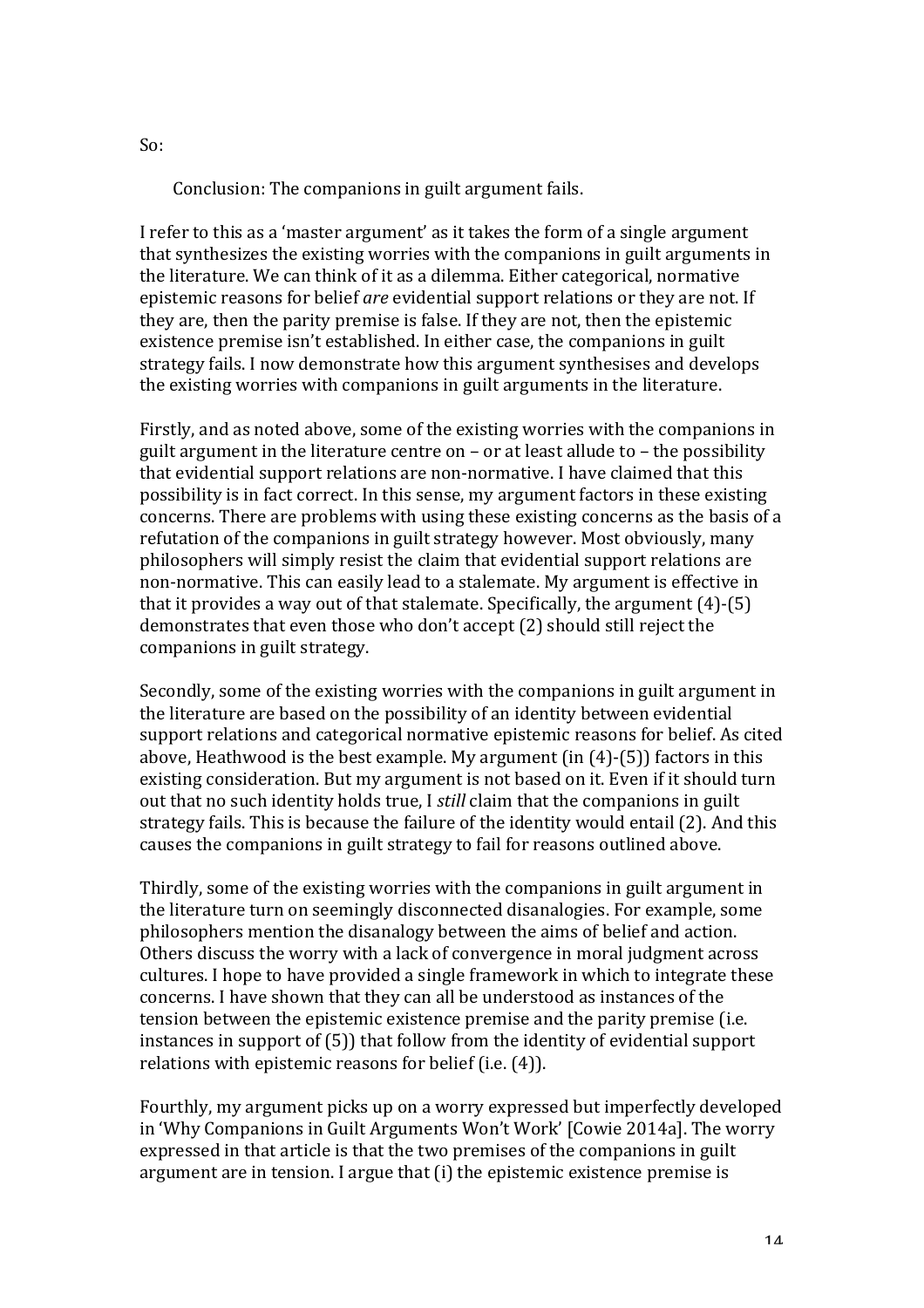adequately supported only to the extent that epistemic reasons possess some 'special property' (for example, the property of being such that denying their existence is self-defeating), and that (ii) this undermines the parity premise. It undermines the parity premise because moral reasons don't also possess the relevant 'special property' (denying their existence isn't self-defeating). So, adequately establishing the epistemic existence premise undermines the parity premise. One obvious worry with this argument is that it is not clear that establishing the epistemic existence premise by appeal to the 'special properties' of epistemic reasons undermines the parity premise *in the right way*. To see this, consider how companions in guilt theorists have responded. They have claimed that my argument seems to concede the truth of the epistemic existence premise. It thereby concedes the existence of categorical reasons. And this is sufficient for the companions in guilt strategy to work. This article provides a response. Firstly, I picks up on the basic claim that there is a tension between the premises of the companions in guilt argument: in  $(4)-(5)$  I claim that if categorical normative epistemic reasons are evidential support relations then the parity premise is undermined. Secondly, it strengthens the claim that this undermines the parity premise. It does so by showing that if normative epistemic reasons are identical to evidential support relations then those reasons (unlike moral reasons) are not *irreducibly normative*. This is important because it is the apparent irreducible normativity of moral reasons that lies behind so much of the metaphysical and epistemological unease with them. So, I now *explain* why epistemic reasons may be categorical yet not metaphysically and epistemologically problematic in anything like the sense that moral reasons are.

## **5. Conclusion**

I have argued that the companions in guilt argument – at least if it is understood as an argument by analogy with epistemic reasons - fails. Showing otherwise would require either denying  $(1)$  or jointly establishing  $(4)$  and denying  $(5)$ . The former strategy would render the companions in guilt argument dialectically ineffective. The latter would require the companions in guilt theorist to respond to the arguments offered in sections 2 and 3. At the very least the companions in guilt strategy is not a shortcut to the denial of the error theory. This is good news for moral error theorists.<sup>20</sup>

#### **References**

Bedke, M. 2010. Might all Normativity be Queer?, *Australasian Journal of Philosophy* 88/1: 41-58.

Broome, J. 2013. *Rationality Through Reasoning*. Oxford: Wiley-Blackwell. Cowie, C. 2014a. Why Companions in Guilt Argument Won't Work, *The Philosophical Quarterly* 64/256: 407-422.

Cowie, C. 2014b. Epistemic Disagreement and Practical Disagreement, *Erkenntnis* 79/1: 191-209.

Cuneo, T. 2007. *The Normative Web*, New York: Oxford University Press.

<sup>&</sup>lt;sup>20</sup> I am grateful to Joe David and to Editors and Referees at the *Australasian Journal of Philosophy* for helpful comments.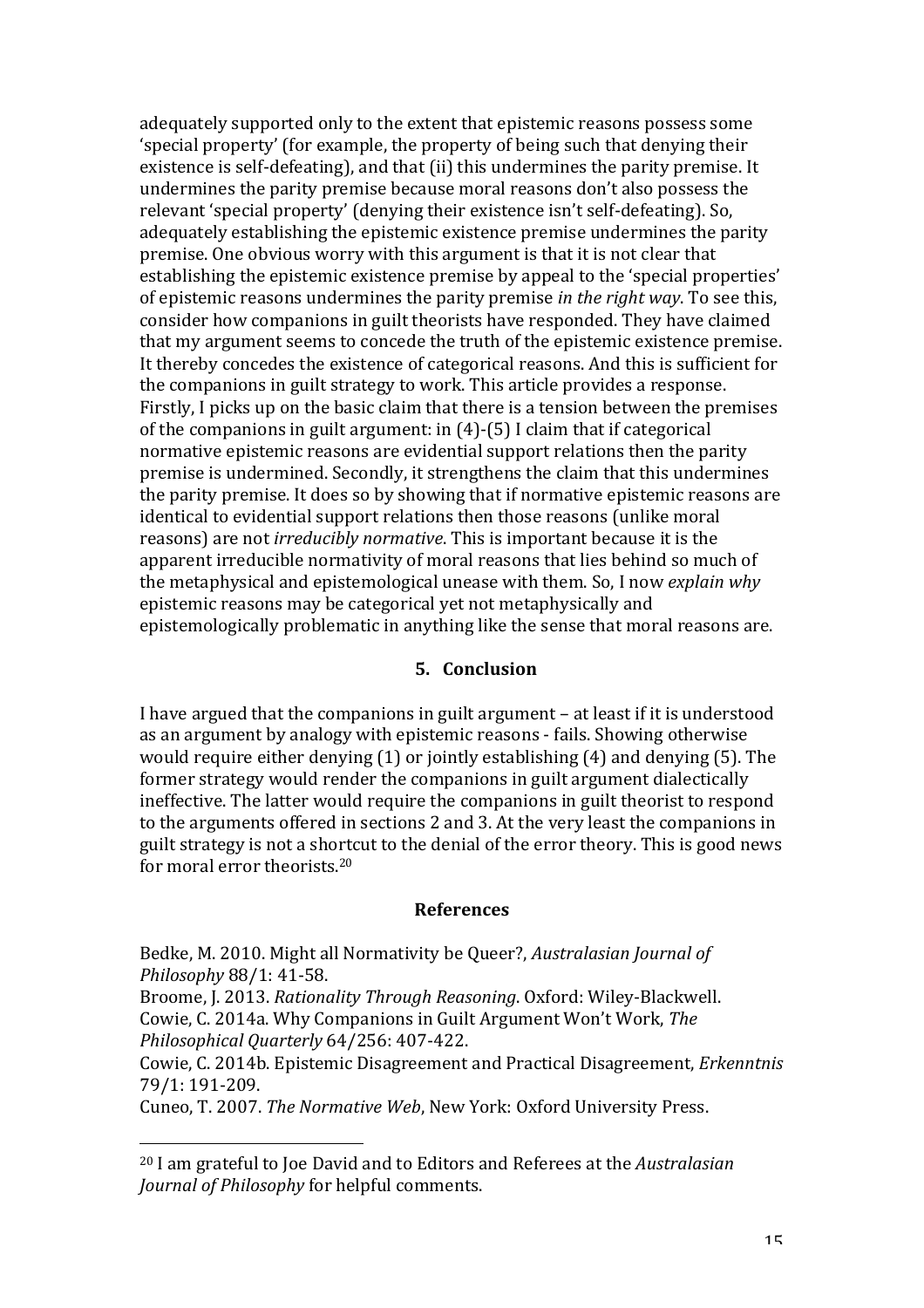Darwall, S. 2003. Moore, Normativity, and Intrinsic Value, *Ethics* 113/3: 468-489. Enoch, D. 2011a. Schmagency Revisited, in *New Waves in Metaethics*, ed. M. Brady, London: Palgrave Macmillan.

Enoch, D. 2011b. *Taking Morality Seriously: A Defense of Robust Moral Realism.* New York: Oxford University Press.

Evans, M. and Shah, N. 2012. Mental Agency and Metaethics, *Oxford Studies in Metaethics* 7, in R. Shafer-Landau (ed.), *Oxford Studies in Metaethics* 7, Oxford: Oxford University Press.

Finlay, S. 2008. The Error in the Error Theory. *Australasian Journal of Philosophy* 86/3: 347-369.

Fitzpatrick, W. 2008. Robust Ethical Realism, Non-Naturalism and Normativity, in *New Waves in Metaethics*, ed. M. Brady, London: Palgrave Macmillan.

Fletcher, G. 2009. Uneasy Companions, *Ratio* 22/3: 359-368.

Harman, G. 1986. *Change in View*. Cambridge, MA: The MIT Press. Heathwood, C. 2009. Moral and Epistemic Open Ouestion Arguments, *Philosophical Books* 50/2: 83-98.

Jackson, F. 1998. *From Metaphysics to Ethics*. Oxford: Clarendon.

Jenkins, C. 2011. Epistemic Norms and Natural Facts, *American Philosophical Quarterly* 44/3: 259-72.

Joyce, R. 2001. The Myth of Morality. Cambridge: Cambridge University Press. Kearns, S. and D. Star. 2009. Reasons as Evidence, in *Oxford Studies in Metaethics* 4, ed. R. Shafer-Landau, Oxford: Oxford University Press.

Kelly, T. 2003. Epistemic Rationality as Instrumental Rationality: A Critique. *Philosophy and Phenomenological Research* 66/3: 612–640.

Kelly, T. 2007. Evidence and Normativity: Reply to Leite, *Philosophy and Phenomenological Research* 75/2: 465–474.

Kornblith, H. 2002. *Knowledge and Its Place in Nature.* Oxford: Oxford University Press.

Leite, A. 2007. Epistemic Instrumentalism and Reasons for Belief: A Reply to Tom Kelly's "Epistemic Rationality as Instrumental Rationality: A Critique". *Philosophy and Phenomenological Research* 75/2: 456–464.

Lenman, J. 2008. Review of Terence Cuneo: 'The Normative Web: An Argument for Moral Realism', *Notre Dame Philosophical Reviews 6*.

Lillehammer, H. 2002. Moral Realism, Normative Reasons, and Rational Intelligibility, *Erkenntnis* 57/1: 4-69.

Lillehammer, H. 2004. Moral Error Theory, *Proceedings of the Aristotelian Society* 104/2: 93–109.

Lillehammer H. 2007. *Companions in Guilt: Arguments for Ethical Objectivity*, London: Palgrave Macmillan.

Macarthur, D. 2010. Taking the Human Sciences Seriously, *Naturalism and Normativity*, eds. De Caro, M. and D. Macarthur, New York: Columbia University Press.

Mackie, J. 1977. *Ethics: Inventing Right and Wrong*, New York: Penguin. Marks, J. 2013. *Ethics without Morals: In Defence of Amorality*. New York: Routledge.

Millar, A. 2004. *Understanding People: Normativity and Rationalizing Explanation.* Oxford: Oxford University Press.

Olson, J. 2013. *Moral Error Theory: History, Critique, Defence, Oxford: Oxford* University Press.